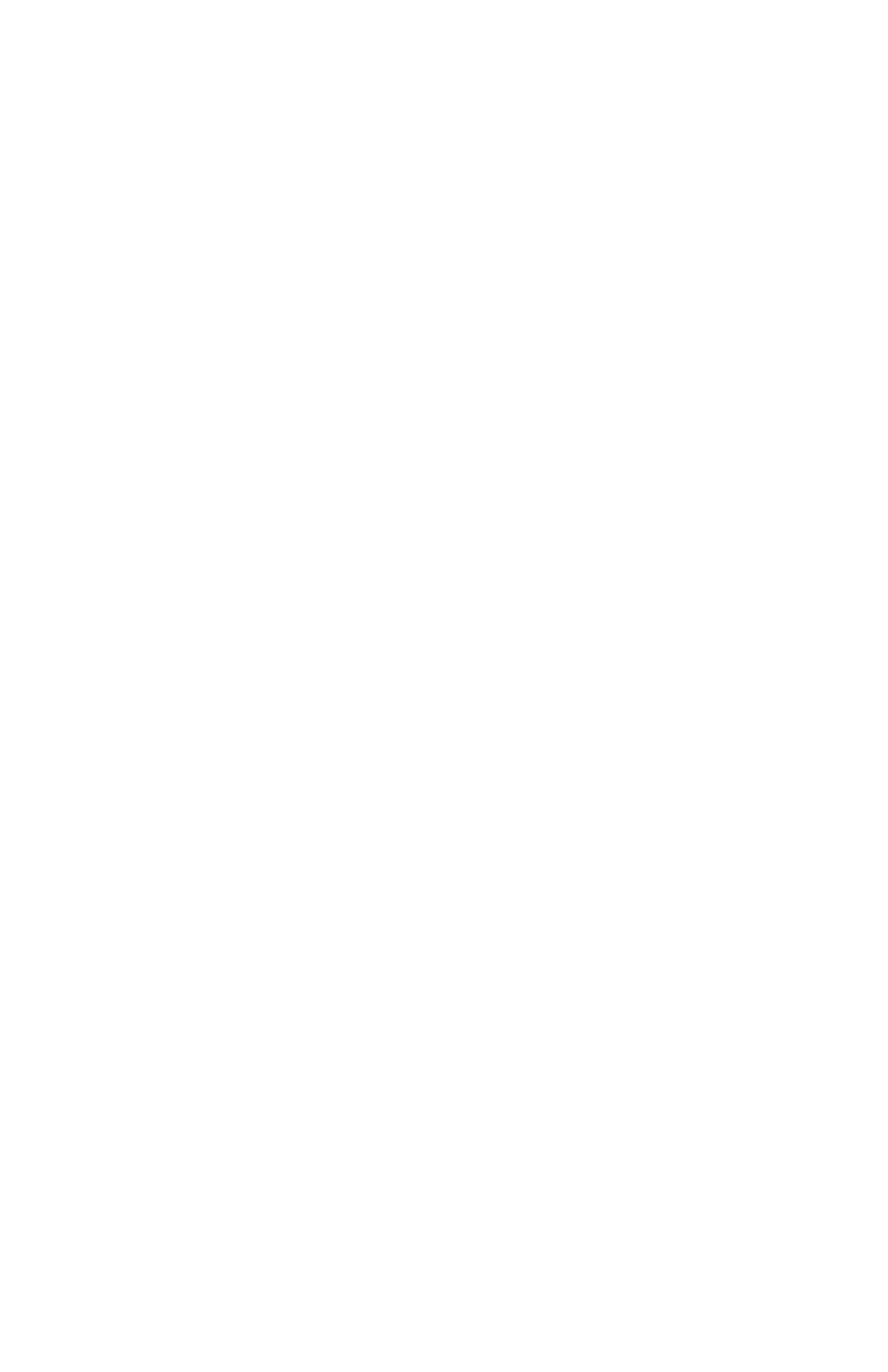## **Exhibit B**

**Central Power & Light (CPL) is now know as AEP. From the looks of the tickets, it appears they were prepared for poor weather and already had tickets for Rain Checks.**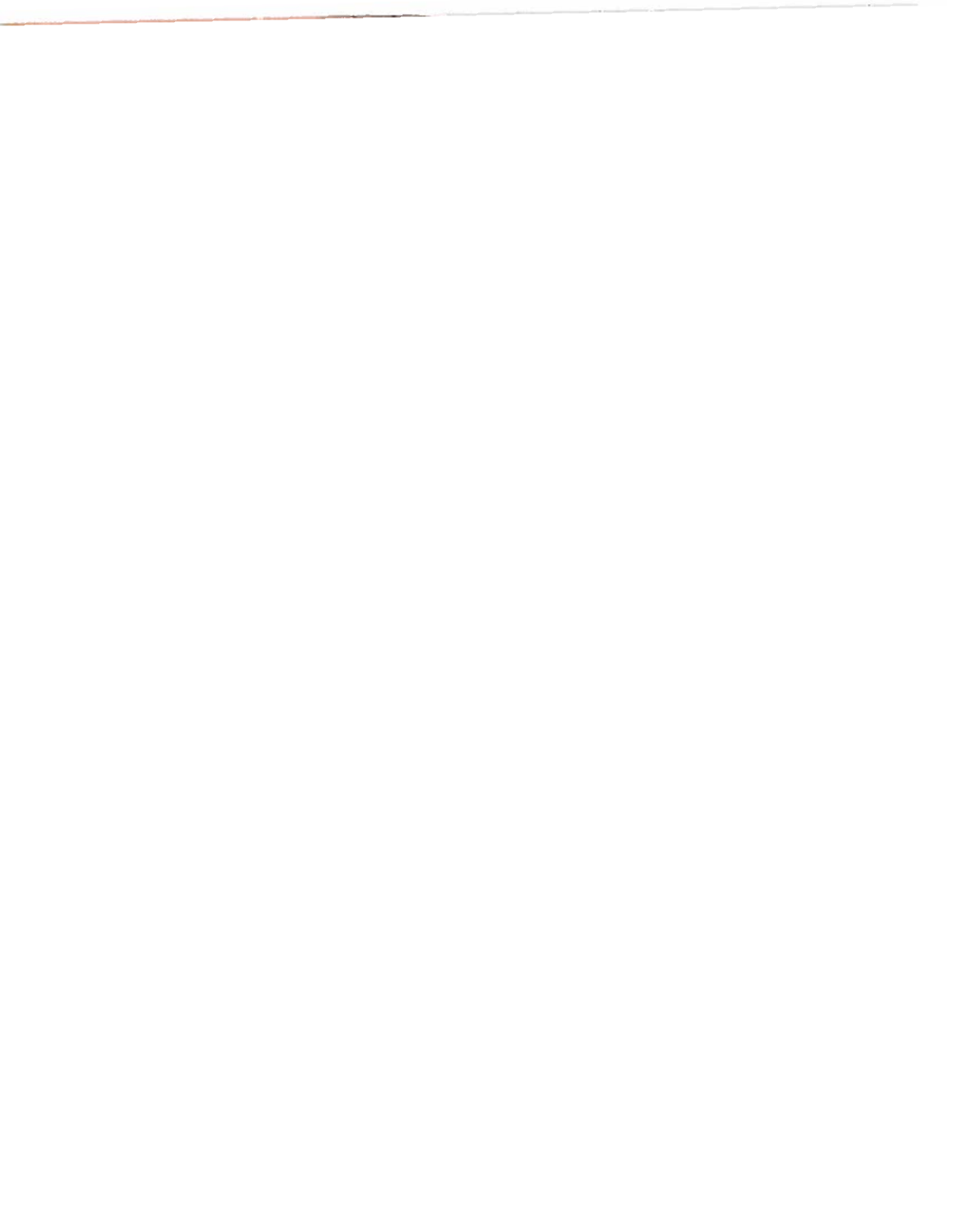



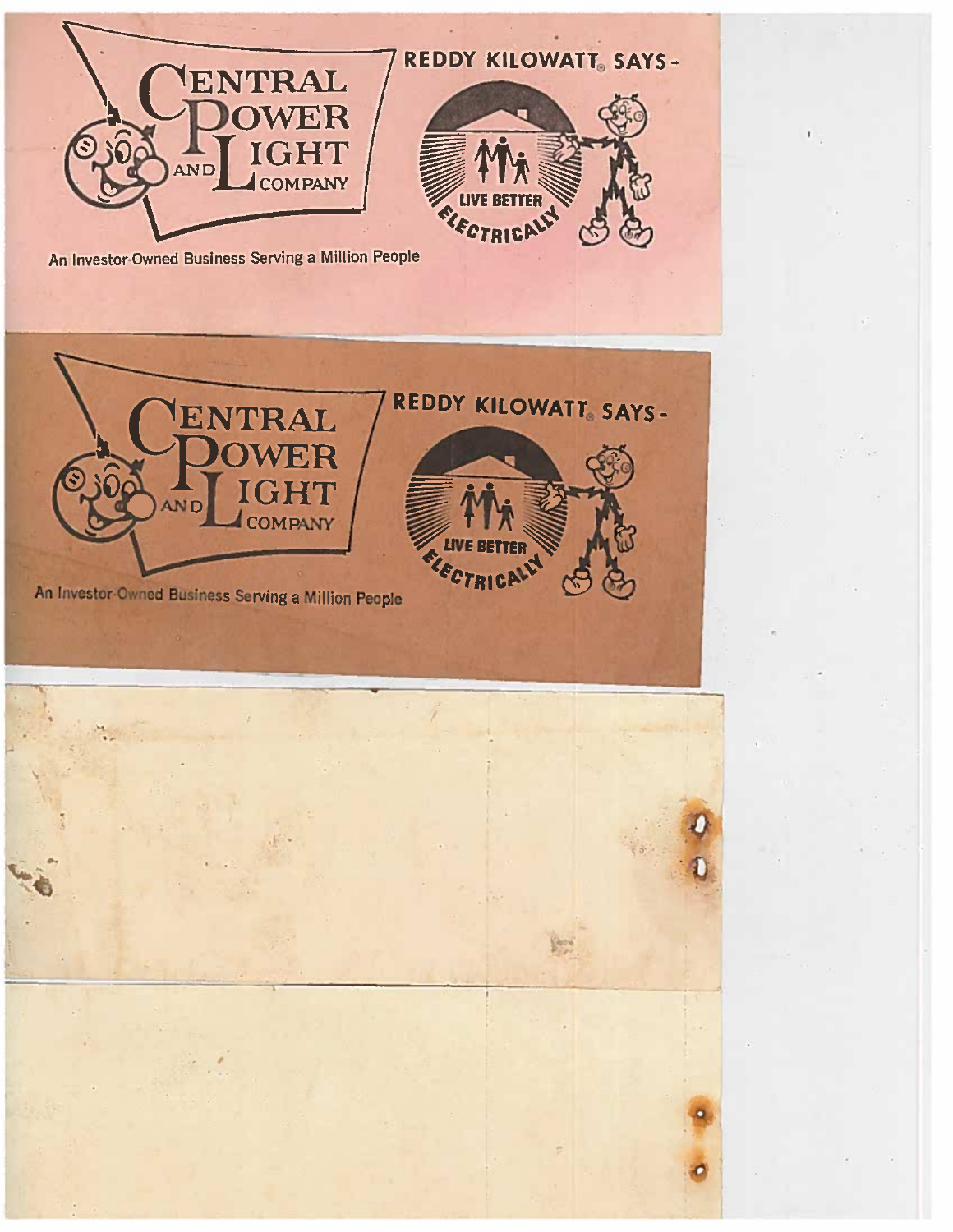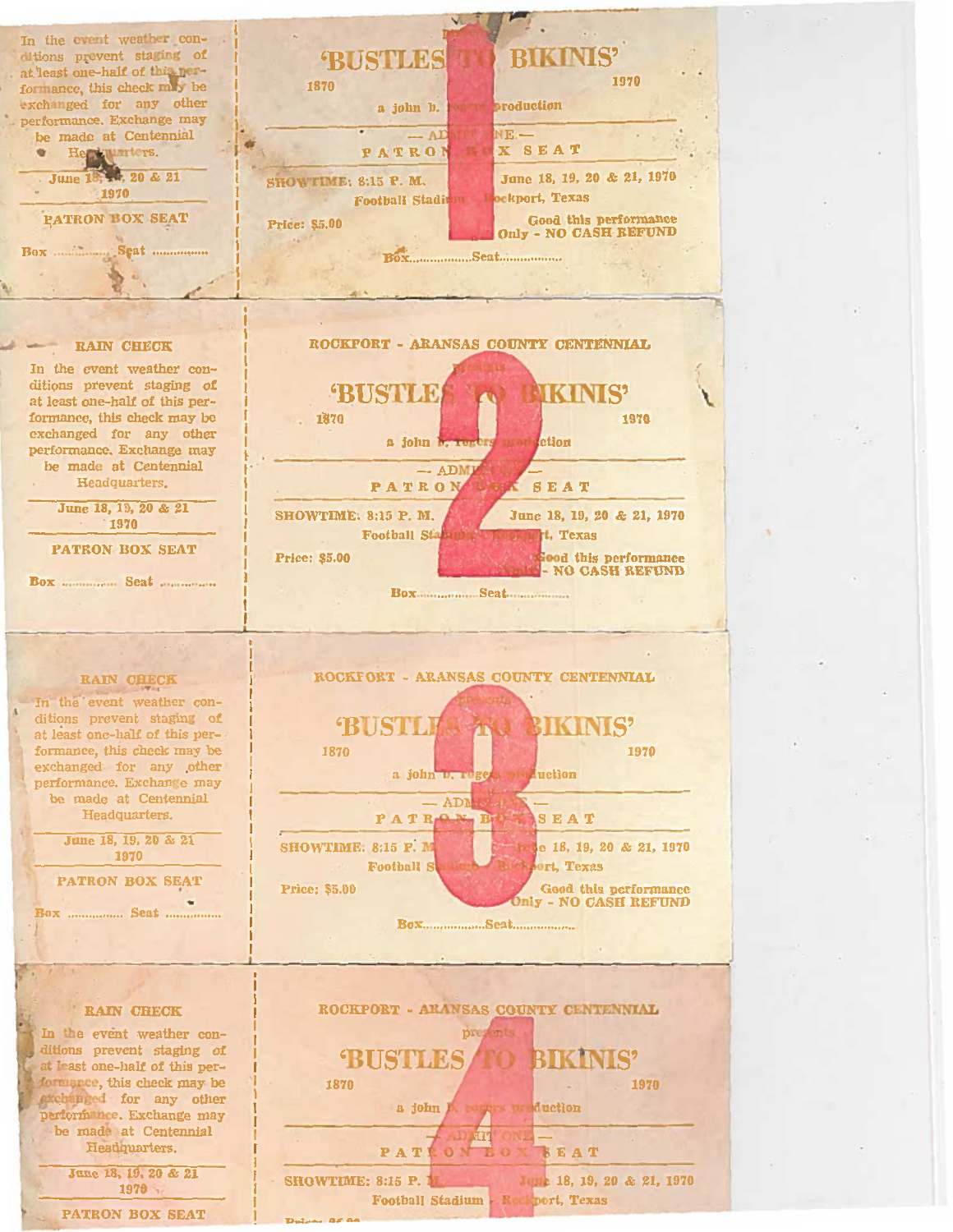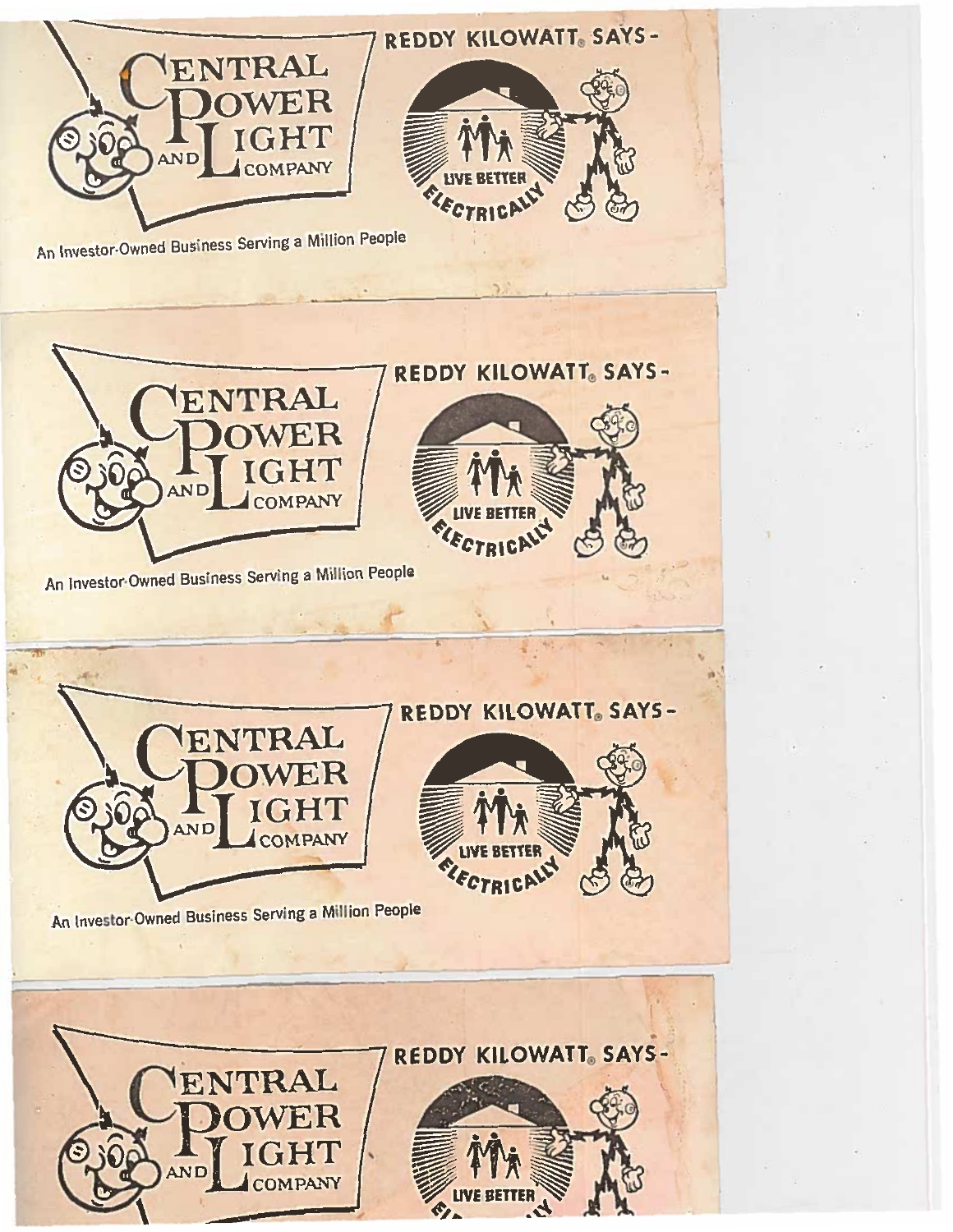# **Exhibit C**

**We only scanned the first page of the script due to it's length, but it is available for review if anyone wants to read through it. It is not in very good condition and therefore some pages may not be complete.**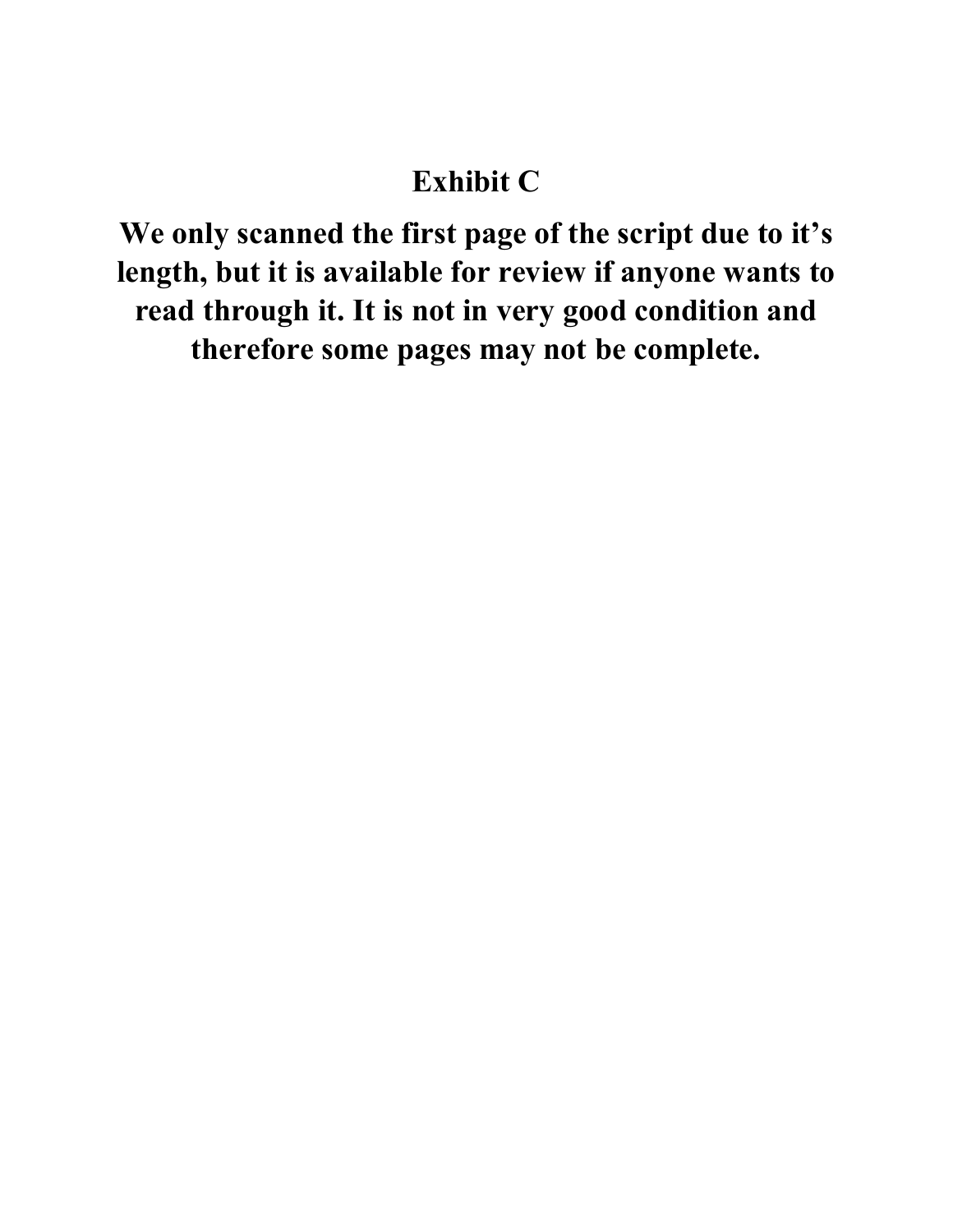| REHEARSALS SCHEDULE FOR BUSTLES TO BIKINIS |  |  |  |  |  |
|--------------------------------------------|--|--|--|--|--|
|--------------------------------------------|--|--|--|--|--|

 $\epsilon$ 

N.

 $\mathcal{L}^{\text{max}}$  .

| Gym  <br>18                                                                                           | Gym<br>19                                                        | Gym<br>20                                                                          | Gym<br>21                                                                    | 55                           |  |  |  |  |  |  |
|-------------------------------------------------------------------------------------------------------|------------------------------------------------------------------|------------------------------------------------------------------------------------|------------------------------------------------------------------------------|------------------------------|--|--|--|--|--|--|
| 7:00 Indian Pance<br>8:00 Ballet Vardance<br>9:00 Teen darce                                          | 7:00 Charleston<br>8:00 Virginia Reel<br>9:00 Square Dancers     | Indian Dance<br>7:00<br>8:00 Ballet Wardance<br>Teen Dance<br>9:00                 | Charleston<br>7:00<br>Virginia Reel<br>8:00<br><b>Square Dancers</b><br>9:00 | 7:<br>8:<br>9:               |  |  |  |  |  |  |
| Gym<br>25                                                                                             | Gym<br>26                                                        | Gym $ 28 $<br>27                                                                   |                                                                              | 29                           |  |  |  |  |  |  |
| I<br>Act<br>15:00<br>II<br>Act<br>6:00<br>III<br>Act<br>7:00                                          | IV<br>Act<br>5:00<br>Act<br>V<br>6:00<br>Dancing<br>7:00         | I.<br>Act<br>5:00<br>II<br>6:00<br>Act<br>III<br>Act<br>7:00                       | <b>GRADUATION</b><br><b>NO</b><br><b>REHEARSALS</b>                          | 7:8:<br>9:                   |  |  |  |  |  |  |
| Gym<br>1 June                                                                                         | Gym<br>$\overline{2}$                                            | Gym<br>$\overline{3}$                                                              | Gym 5<br>$\frac{1}{2}$                                                       |                              |  |  |  |  |  |  |
| I<br>Act<br>7:00<br>8:00<br>Act<br>II<br>Act<br>III<br>9:00                                           | IV<br>Act<br>7:00<br>Act<br>V<br>8:00<br>Dancing<br>9:00         | $\mathbb{I}$<br>Act<br>7:00<br>II<br>Act<br>8:00<br>III<br>Act<br>9:00             | IV<br>Act<br>7:00<br>Act<br>V<br>8:00<br>Dancing<br>9:00                     | 7:<br>$\overline{8}$ :<br>9: |  |  |  |  |  |  |
| 8 J<br>Field                                                                                          | Field<br>19                                                      | 10<br>Field                                                                        | Field:<br>11                                                                 | 12                           |  |  |  |  |  |  |
| Act IV<br>7:00<br>Act<br>$\sqrt{V}$<br>8:00<br>Dancing<br>9:00                                        | I<br>7:00<br>Act<br>Act<br>II<br>8:00<br>III<br>9:00<br>Act      | Acts I, II, III,<br>7:00<br>IV and V                                               | $7:00$ Acts I, II, III,<br>IV and V<br>Narr., Music, Lights                  |                              |  |  |  |  |  |  |
| 15<br>$F1e1d$ 16                                                                                      | Field <sup>17</sup>                                              | Field <sup>18</sup>                                                                | Field                                                                        | 19                           |  |  |  |  |  |  |
| 7:00 Acts IV and V<br>Narr., Music, Lights,<br>Spots, & Props                                         | 7:00 Acts I, II, III<br>Narr., Lights, Spots,<br>Music and Props | 7:00 Entire Cast<br>Tech Dress Rehearsals<br>Narr., Music, Board<br>Spots, & Props | 7:30<br>OPENING NIGHT                                                        | 7:                           |  |  |  |  |  |  |
| On Field 15th, 16th<br>Tech Dress 17th<br>General Rehearsals 25-12th<br>Rehearsals for Dances 18-22nd |                                                                  |                                                                                    |                                                                              |                              |  |  |  |  |  |  |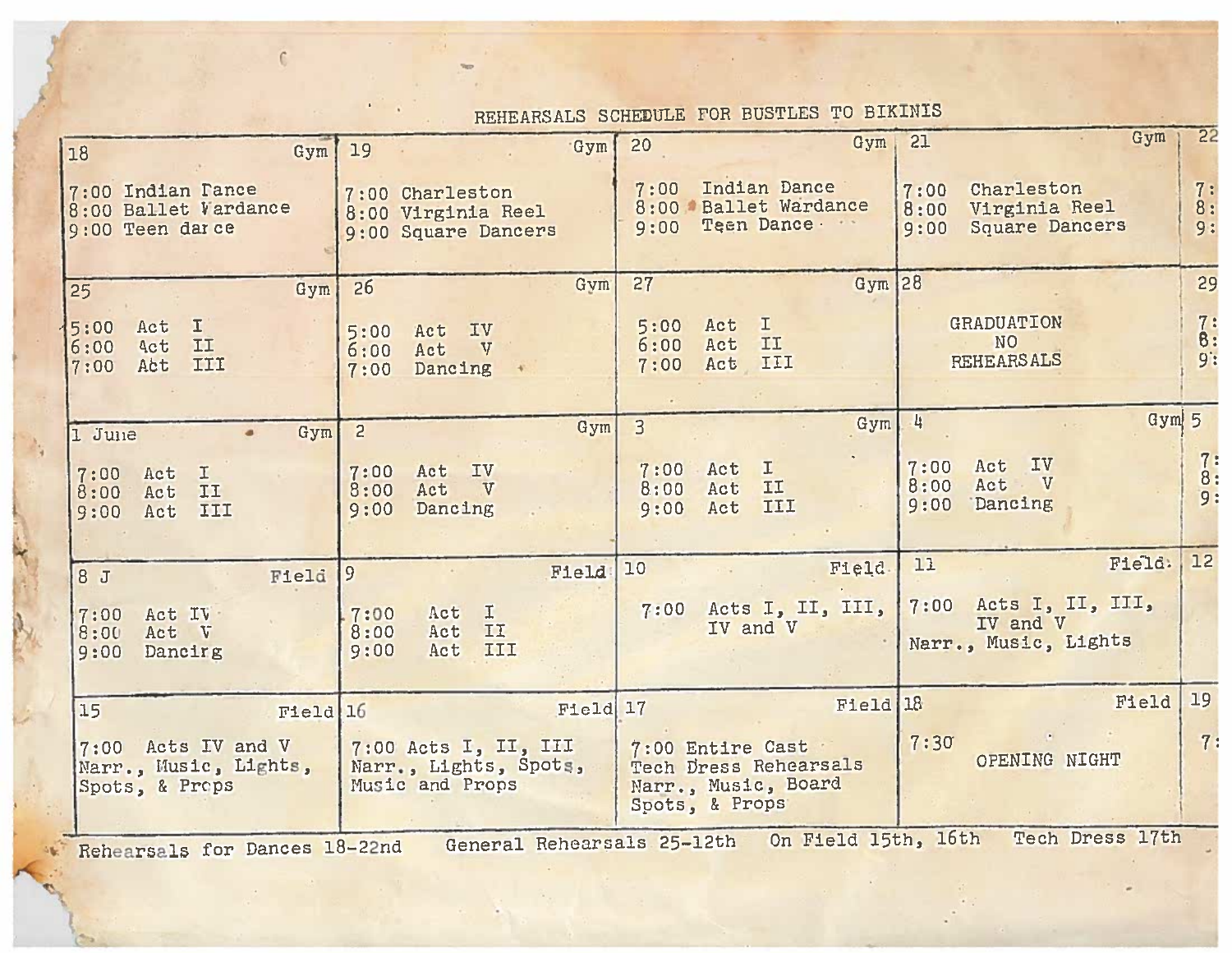## USTL S TO BIMITIS

### Know hore You Are

#### Act I

10 Karankaya arriors keene I and II 10 Communche l'arriors icene I 12 Indian Laiden Dancers Scene III 5 Pirates Scene IV 5 Sailors Scene IV

.ict II

5 Union Officers Icene II 4 elder Family Scene I 24 Fioneer I'm Scene I, III, IV, V, VII 24 Pioncer onen icene I, III, IV, V, VII 5 Power Family Scene II 10 Sailors - Ruiders Scene IV 2 Lincolns Scene V Lincoln Family Scene V 4 Cattlemen Scene VI 2 l'eusboys cene 7

Act III

1 .inister kene I, II 6 Coyboys Scene I, II 6 Dance Hall Cirls Scene I, II **Boulders** Dancers

1 Teacher Scene III, V

20 Children Scene III, V Perfect Young Ladies Scene IV

Act IV

5 Firemen Bcene I Gay 90's People Scene II 1 Politiciun Scene III **6 Horsenon Scene IV** 1. edicine .an Scene V Can Can Tirls Scene V 12 Chase People Scene VI

2 'orien Telephoners Scene I 10 I Joldiers Scene II Lother's Boy Scene III

10 athers Scene IV Roaring 20's Dancers Scene V Act V

dudolph, Theda, Friend Scene VI High School Boy & Girl Scene VII Soldiers VIII Marines Scene VIII Teen Dancers Scene IX

¢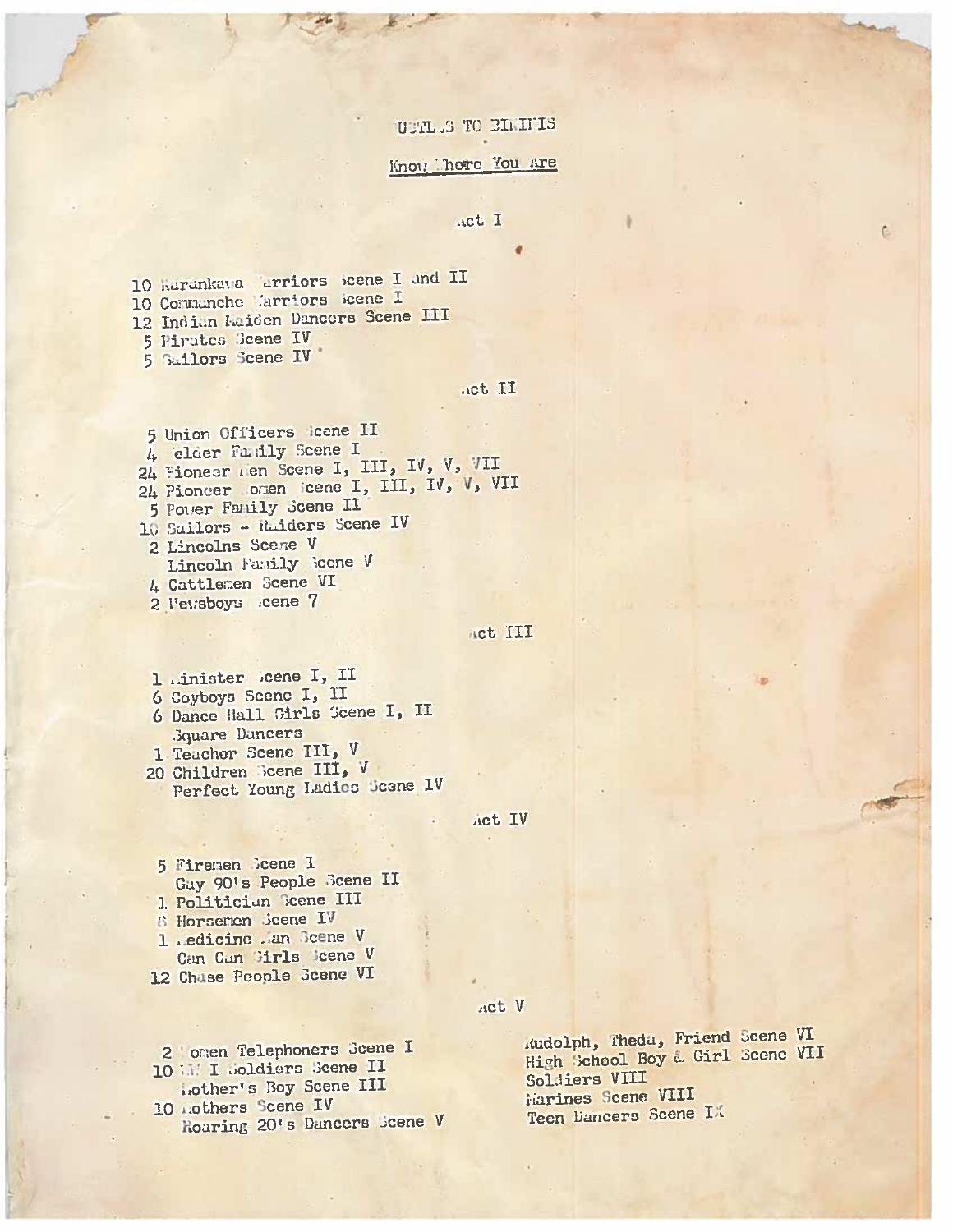BUSTLES TO BIKINIS

ntleman, The Rocke Good evening ladies and port and Avansas Centennial Commission takes great pride in presenting the outdoos comphonic drams "PUSTLES TO BIKINIS"!

The Majorettes - The color guard and the Centennial horsemen arrive in a gala holiday mood to commemorate the 100th pirthday of our town and county. In true Mardi Gras Fashion. the stage is alive with the entire cast of "BUSTLES TO BIKINIS". They arrive to pay homage to our vavely Cont

And now, with great pressure out the to present her majesty's Roya. Court of

As sixth heir apparent to the throne it's lovely!

**Fifth finds our own** 

Fourth Princess is

Third claim to fame is

Second place recognizes

. Jadway's My Eair wid not? Lady, here is Rockport and Aransas Gounty fair lady, Miss

**MADER** 

Our lovely is

Narr (

Narr

Narr t

 $Nz-z$  (

Narr (

arr (e

Narr  $(-)$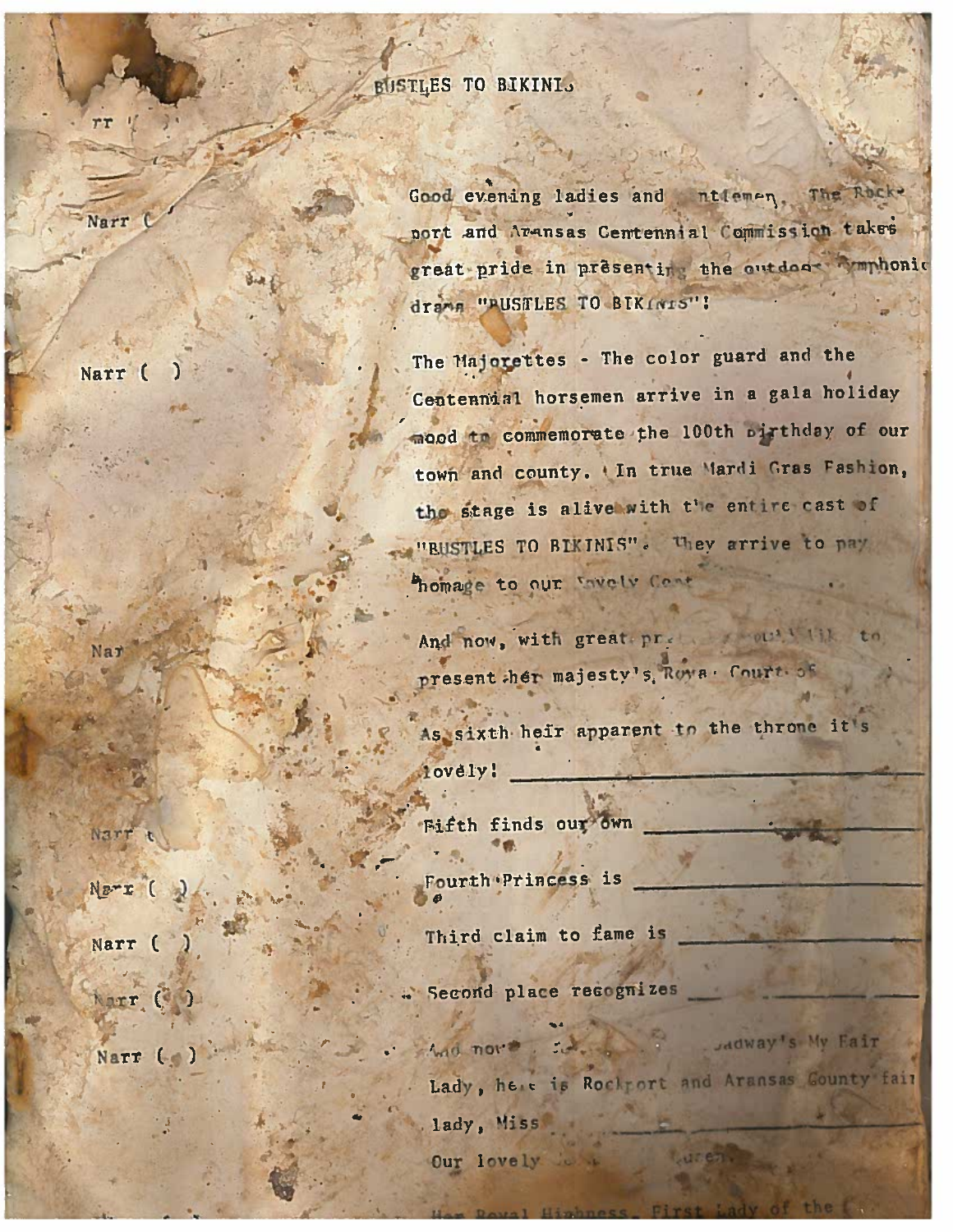## **Exhibit D**

**Page 1 includes a list of all contestants and page 2 is the Queen and Princesses. Page 3 is a ticket to purchase and therefore cast votes.**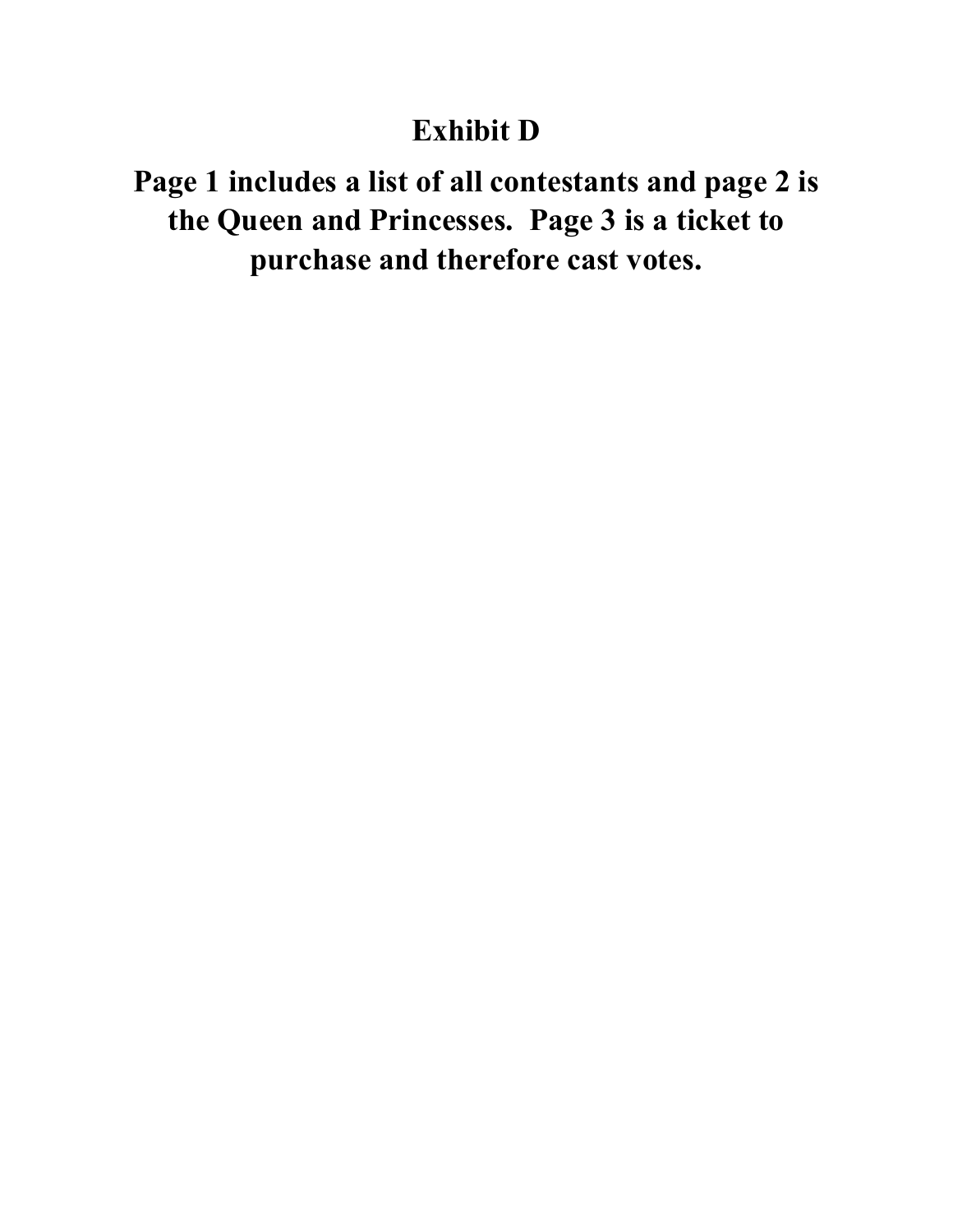### Queens contestants

Debr Cruser Box 3.2 Rockport, Te

Ada Demory Box 11 Rockport, Texas

Daphine Ehrlich 18 Flamingo 729-5909

Molly Gregory St. Rt.  $1 - Box 197$  $729 - 6631$ 

Karen Gribben Rt. 1 Box 215 729-2877

Sally Griffith 802 Hackberry 729-6309

Johnny Grossman General Delivery 729-6717

Debra Harrelson Airport #12 729-5523

Kam Heinsohn 110 Pintail Lane 729-5725

Patricia Henderson Box  $444$ 729-6110

Lenora Irvin Box 286 729-2731

Deborah Jackson Box 1294 729-5100

Gracie Jacobs 1027 N. Wood 729-5096

Cynthia Johnson Box 1033 729-5987

Jackie Johnson 658 E. No Phone

Pat Kelley Bo $x$  35 729-6224 & 9-6720

Sue Krogsgaard Box 101' 729-6401

Veronica LaBorde 205 S. Magnolia 729-6849

Leah Leech Box 684  $.729 - 5210$ 

> Junie Ledbetter 13 Riviera 729-5346

Connie Littleton Box 103 729-2167

Pamela McVay St. Rt. 1 Box 134 729-2801

Melinda Mills 1800 Picton Lane 729-6980  $-4$ 

Laura Moody Box 466 729-5109

Ava Pearson Box 67 - Fulton<br>729-6777

Jeanette Perkins Box 336 729-5653

Marilu Richards Box  $476$  - Fulton 729-6157

Cynthia Rouquette Box  $54$  - Fulton 729-2206

Darlene Rozzell<br>Box 506 - Fulton 729-7187.

Marilyn Sanford Box  $81$ 729-7171

Robbie Segler 1709 Sorenson 729-6188

Nora Solis Box 1182 729-5819

**Kay Stanley** Box 931 729-6472

Terry Tedder 1501 Rath 729-5628

Laurie Vargas Box  $161 -$  Fulton 729-5295

Denise Washburn Box 1173 729-6510

Becky Weber 1210 Lady Claire 729-6366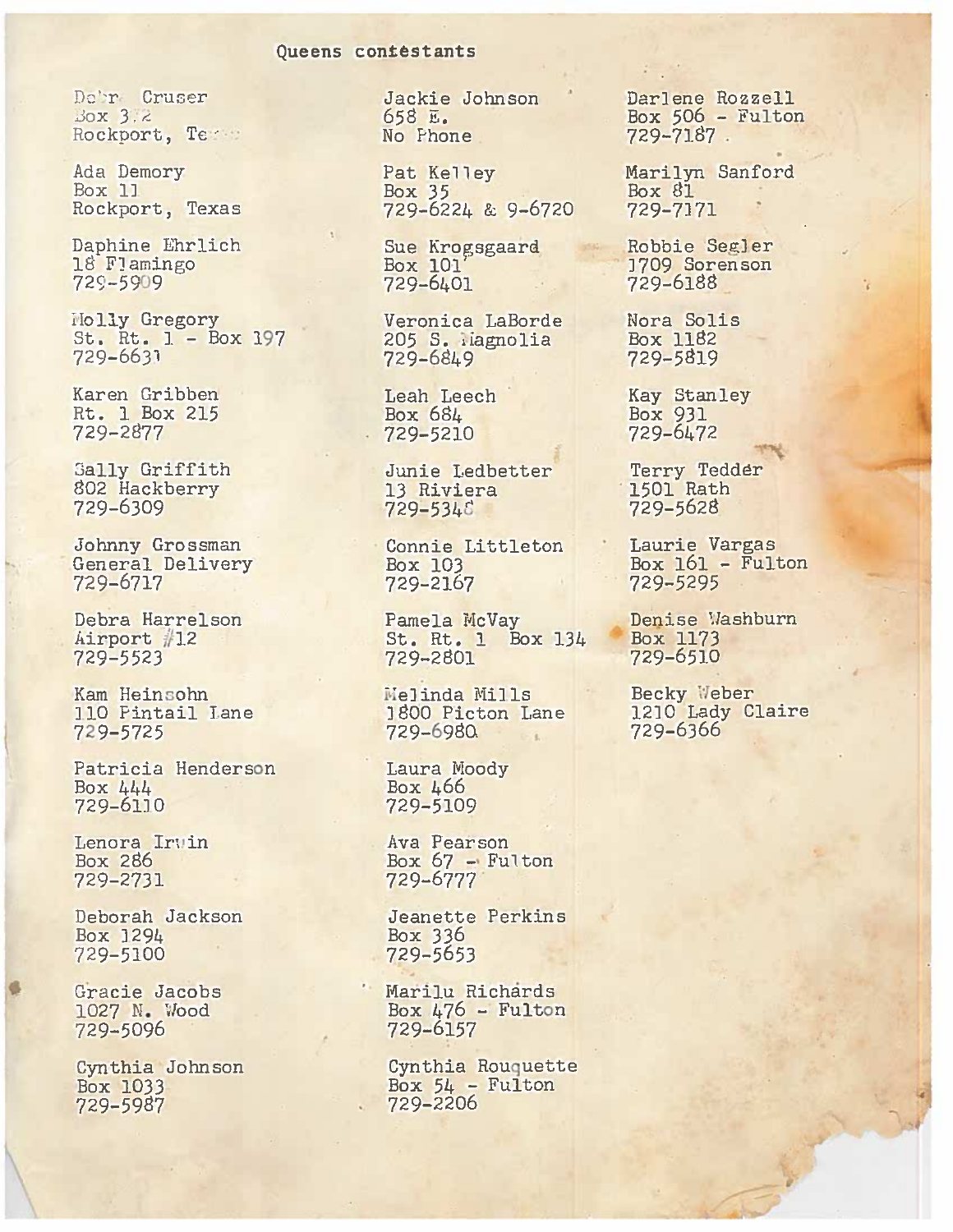## Aransas County-Rockport Centennial, Inc.

CENTENNIAL QUEEN AND PRINCESSES

105 S. Austin St. - Rockport, Texas 78382



**BOARD OF** DIRECTORS: Delmar R. Hiller President James H. Sorenson, Jr. Vice President Emory M. Spencer Vice President John D. Wendell Vice President **Bob Mosier Secretary/Treasurer** J. D. Gray **John Lewis Russell Itschner** Harold Picton **Juanita Wagley** Sam Wilcox

### **EXECUTIVE COMMITTEE:**

**Bob Stroot** Jan Wendell **Ruby Hart** Matt Scott **Bill Janecek Bill Christian** Dave Crooks Robert Hill Dr. J. M. Shaw Mary Taylor

**QUEEN** 1st runner up 2nd runner up 3rd runner up 4th runner up 5th runner up 6th runner up

DARLENE ROZZELL DAPHNE ERHLICH TERRY TEDDER CYNTHIA JOHNSON **BECKY WEBER** CYNTHIA ROUQUETTE **JOHNNIE GROSSMAN** 



CENTENNIAL CELEBRATION JUNE 13-21

Rockport, Texas